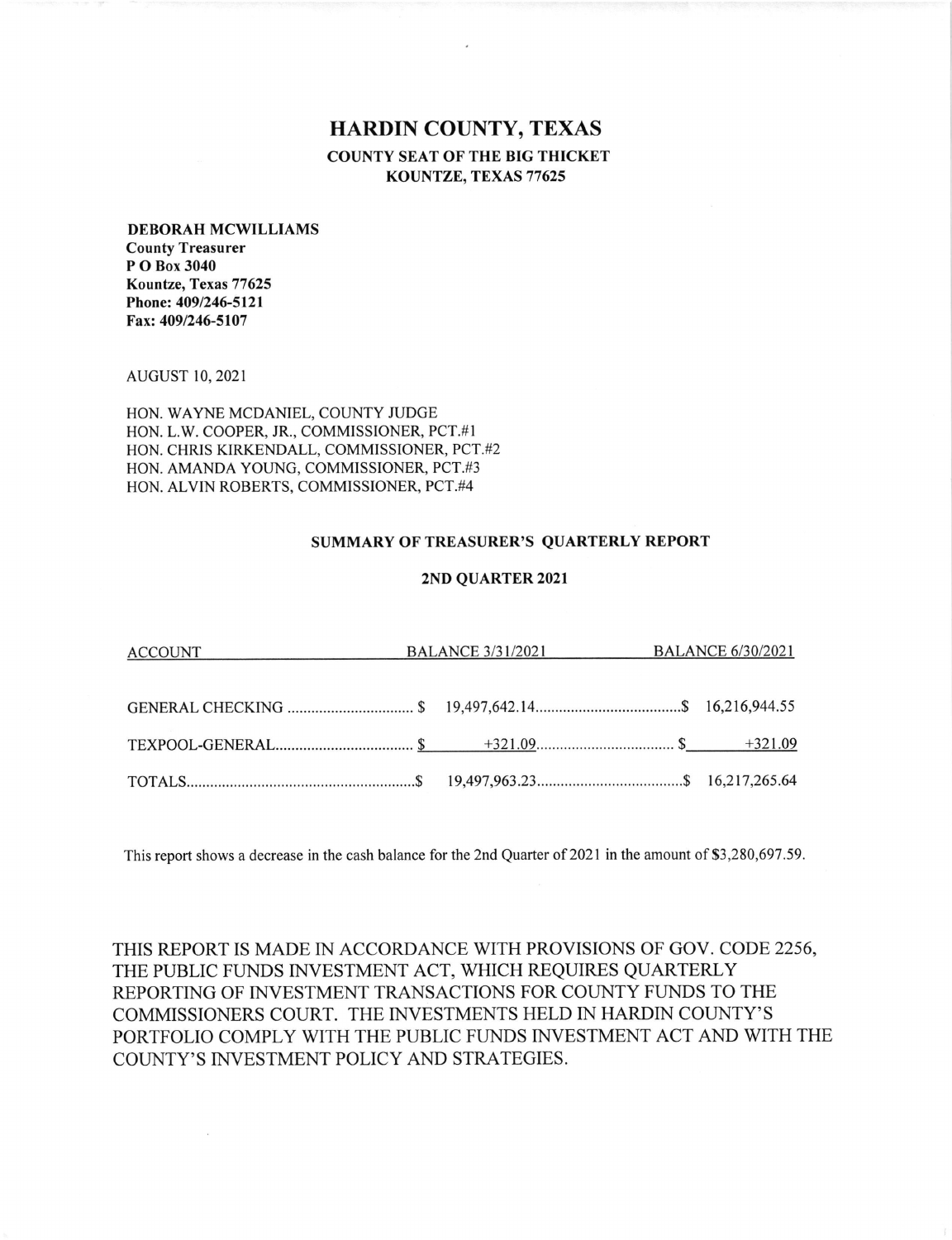$\mathcal{N}$ 

 $\mathcal{F}$ 

|                                                                                         | CHECK ACCOUNT                                                 |                                                                                                                                                                                                                                                                                                                                                                                                                                   | CHECK                                                                                                                                                                                                                             |
|-----------------------------------------------------------------------------------------|---------------------------------------------------------------|-----------------------------------------------------------------------------------------------------------------------------------------------------------------------------------------------------------------------------------------------------------------------------------------------------------------------------------------------------------------------------------------------------------------------------------|-----------------------------------------------------------------------------------------------------------------------------------------------------------------------------------------------------------------------------------|
| <b>ACCOUNT</b><br><b>ACCOUNT</b><br><b>ACCOUNT</b><br>ACCOUNT BALANCE<br><b>ACCOUNT</b> | BALANCE - LEPC<br>BALANCE<br><b>BALANCE</b><br><b>BALANCE</b> | ACCOUNT BALANCE - GENERAL<br>- DA SEIZURE<br>- SER OBG<br>ACCOUNT BALANCE - CA FORF<br>- DA FORF CL<br>ACCOUNT BALANCE - SHER FORF<br>ACCOUNT BALANCE - OPERATING<br>- JP<br>ACCOUNT BALANCE - SHER F EQU<br>ACCOUNT BALANCE - JAIL COMM<br>ACCOUNT BALANCE - ST LEOSE<br>ACCOUNT BALANCE - VOCA-JUROR<br>ACCOUNT BALANCE - HURR IKE<br>ACCOUNT BALANCE - FMA 2017<br>ACCOUNT BALANCE - HMGP4332A<br>ACCOUNT BALANCE - ADULT PROB | 17, 764, 768.93<br>3,979.61<br>123, 382.57<br>328,694.16<br>1,760.33<br>11,768.81<br>11,550.29<br>19,618.80<br>56,635.80<br>20,735.60<br>83,902.51<br>40, 345.03<br>142, 923. 79<br>1.00<br>49.656.50<br>24, 474.80<br>676,054.48 |
| TOTAL                                                                                   |                                                               |                                                                                                                                                                                                                                                                                                                                                                                                                                   | 19,360,253.01                                                                                                                                                                                                                     |
|                                                                                         | TDOA ACCOUNT                                                  |                                                                                                                                                                                                                                                                                                                                                                                                                                   | TDOA                                                                                                                                                                                                                              |
| ACCOUNT BALANCE -                                                                       |                                                               | <b>TEXPOOL</b>                                                                                                                                                                                                                                                                                                                                                                                                                    | 321.09                                                                                                                                                                                                                            |
| TOTAL                                                                                   |                                                               |                                                                                                                                                                                                                                                                                                                                                                                                                                   | 321.09                                                                                                                                                                                                                            |

| ACCOUNT BALANCE - SEWER |                           | 0.00 |
|-------------------------|---------------------------|------|
|                         | ACCOUNT BALANCE - PAYROLL | 0.00 |